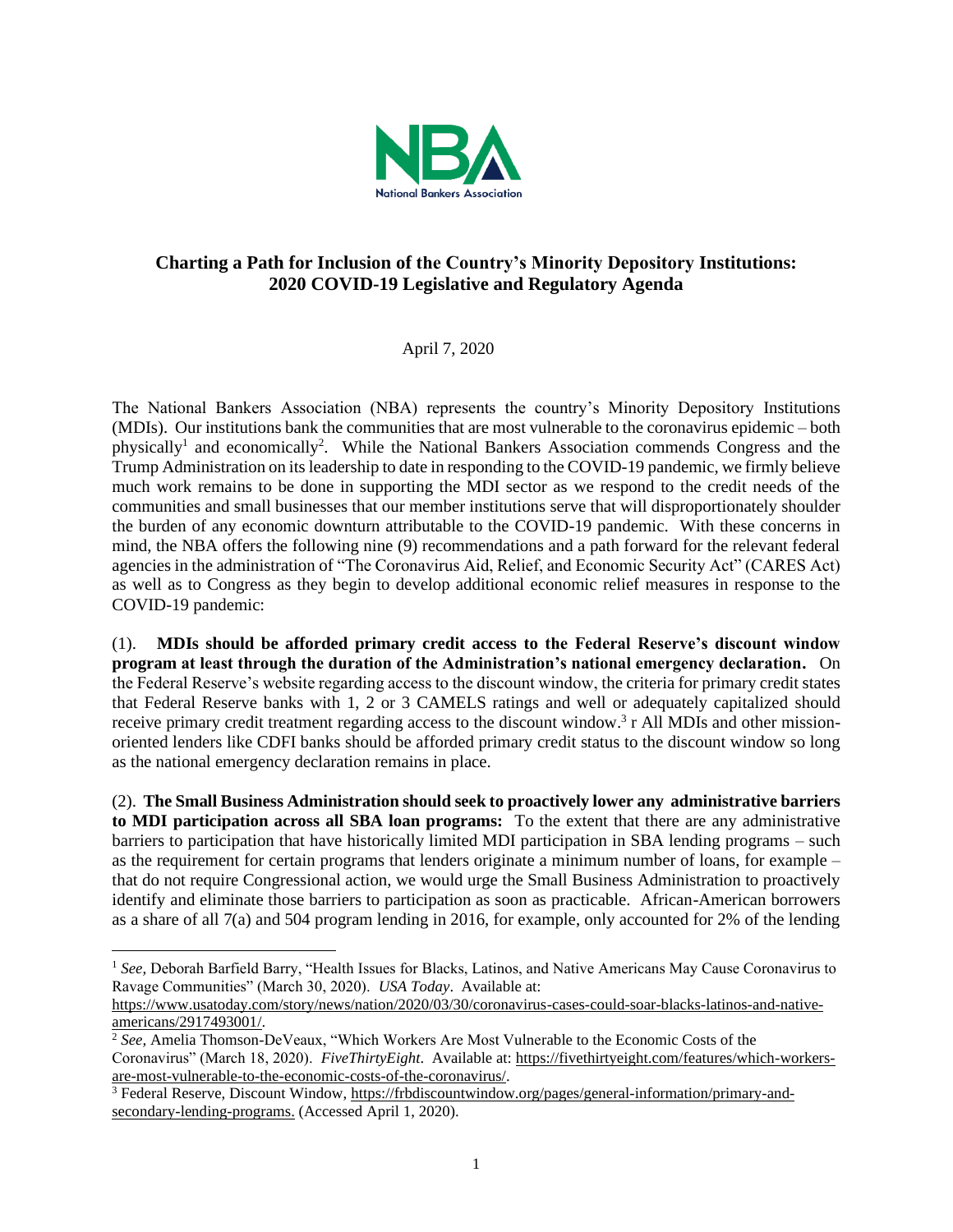activity in flagship SBA programs with Latino borrowers only faring slightly better – this despite MDIs having an established track record of higher rates of small business and SBA lending to diverse entrepreneurs and a willingness to do larger SBA loans to diverse entrepreneurs relative to non-MDIs.<sup>4</sup> The best way to ensure that the SBA-related provisions of the CARES Act and any subsequent relief measures administrated through the SBA actually makes it way to diverse entrepreneurs, LMI communities, and the nonprofit institutions that serve LMI communities and communities of color is to take affirmatives steps to ensure that every MDI has the ability to fully participate in every SBA program. Affirmative steps would include goals for diverse entrepreneur participation in COVID-19 related SBA programs<sup>5</sup>, targeted efforts to ensure that MDIs are delivery channels for diverse entrepreneurs such as creating an MDI Coordinator within the SBA's Office of Advocacy similar to federal banking regulators' MDI-specific liaisons, and adequately compensating lenders for program participation by establishing a reasonable rate floor, *supra*. Diverse entrepreneurs, nonprofit institutions that serve LMI communities and communities of color, and LMI communities are the most economically vulnerable during and in the aftermath of the COVID-19 pandemic. Accordingly, we believe that the SBA should proactively lower any administrative barriers to participation to ensure broad support of MDI participation in existing SBA programs as well as those established through the CARES Act and any subsequent COVID-19 relief measures that will help to ensure a robust and inclusive economic recovery.

(3). **The Small Business Committees should proactively seek to expand the SBA's lending capacity by incorporating MDIs and CDFIs into the SBA's direct lending programs and other programs that would expand the SBA's reach and capacity during the COVID-19 response:** Under normal circumstances, we understand that certain SBA programs like the Disaster Loan Program and even the SBA's Microloan Program are rightly limited to either the SBA directly or to a narrow universe of nonprofit lenders. But in a time of crisis where the pace at which relief is extended is paramount and the SBA could easily be overwhelmed, mission-oriented financial institutions like MDIs and CDFI banks should be force multipliers for the SBA in helping them expand their reach to diverse entrepreneurs and nonprofit institutions that service the credit needs of LMI communities and communities of color. We therefore ask that in the next COVID-19 related economic relief package, the House and Senate Small Business Committees proactively lower the barriers to participation and provide direct financial support to MDIs and CDFI banks for inclusion in SBA programs like the Disaster Loan and Microloan Programs that currently do not allow for direct participation from mission-oriented lenders.

(4). **Key provisions of the House-sponsored "Take Responsibility for Workers and Families Act" expanding the capacity of MDIs and CDFIs must be a part of the next COVID-19 economic relief package:** Sections 206 (a \$1 billion supplemental appropriation for the Community Development Financial Institutions Fund), 207 (expanding key MDI sector support provisions like the Minority Bank Deposit Program), and 208 (zero-interest loans to CDFIs and MDIs with < \$1B in assets to expand their capacity to meet the emergency financing needs of diverse and LMI customers, nonprofit institutions, and small businesses) of the "Take Responsibility for Workers and Families Act" make the kind of investments in the

<sup>4</sup> *See,* The Milken Institute, "The Partnership for Lending in Underserved Markets: Increasing Minority Entrepreneurs'' Access to Capital" at 9. Available at: [https://milkeninstitute.org/sites/default/files/reports](https://milkeninstitute.org/sites/default/files/reports-pdf/PLUM-Capstone-Report.pdf)[pdf/PLUM-Capstone-Report.pdf.](https://milkeninstitute.org/sites/default/files/reports-pdf/PLUM-Capstone-Report.pdf) *See also*, Federal Deposit Insurance Corporation, "Minority Depository Institutions: Structure, Performance, and Social Impact" at 64-67. Available at: [https://www.fdic.gov/regulations/resources/minority/2019-mdi-study/full.pdf.](https://www.fdic.gov/regulations/resources/minority/2019-mdi-study/full.pdf)

<sup>&</sup>lt;sup>5</sup> Entrepreneurs of color constitute 15% of all U.S. businesses, so the SBA should make best efforts to ensure that 15% of funds dispersed as a part of the economic response to the COVID-19 epidemic. *See*, Minority Business Development Agency, "State of Minority Business Enterprise" (December 8, 2019). Available at: [https://www.mbda.gov/page/state-minority-business-enterprise-smobe-data-state.](https://www.mbda.gov/page/state-minority-business-enterprise-smobe-data-state) 

In light of the SBA's track record with diverse entrepreneurs and MDIs long-standing commitment to diverse entrepreneurs, the SBA should proactively seek opportunities to work with MDIs as delivery channels for lending to diverse entrepreneurs and nonprofits.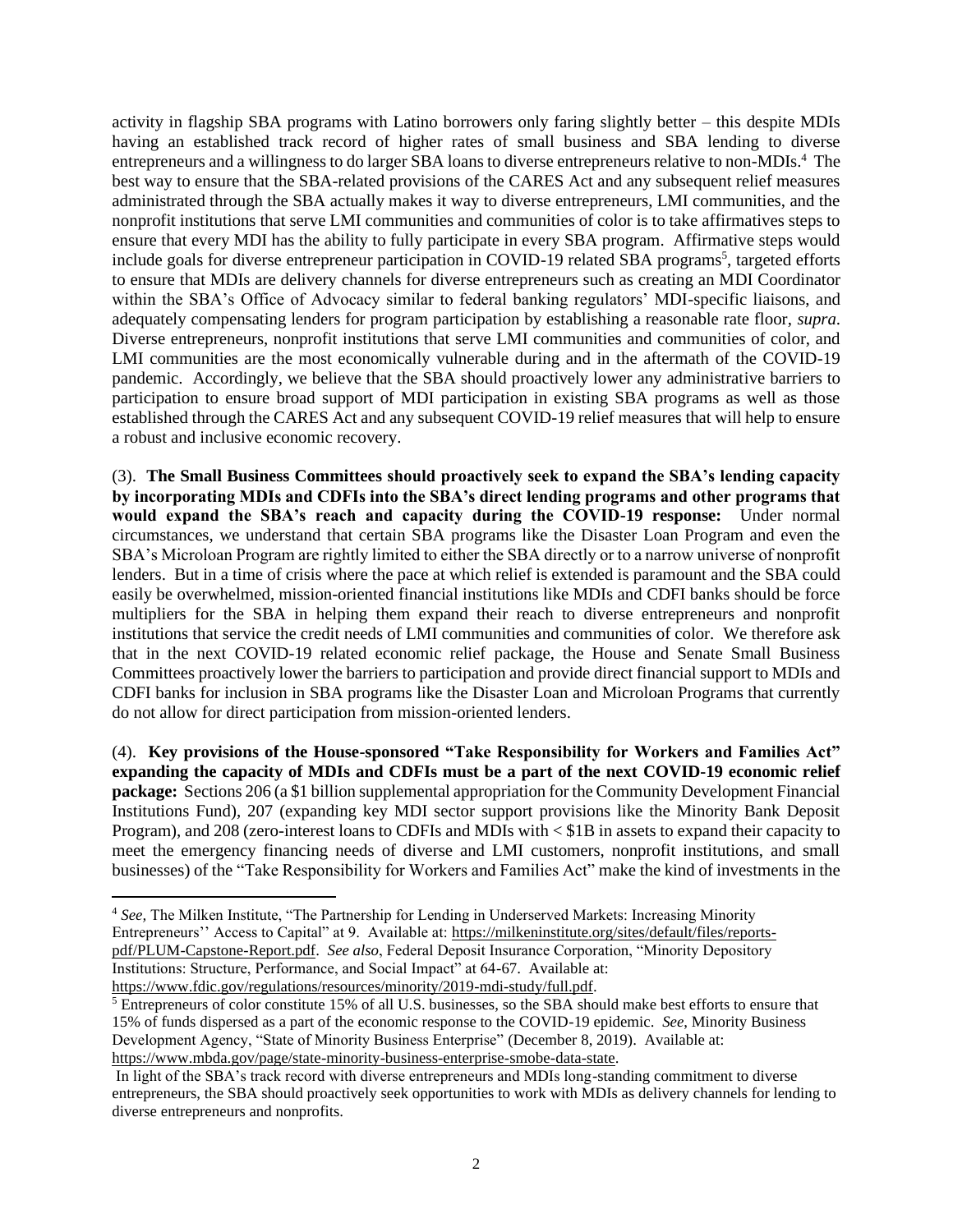CDFI Fund and in MDIs that are necessary to expand our institutions' capacity to lend and respond to the growing needs of our small business, nonprofit, and consumer banking clients during the COVID-19 pandemic. We know that the Administration and Congress seek both a robust and inclusive economic recovery; the provisions in Sections 206, 207, and 208 will help to ensure that it is. MDIs and CDFIs have been a historically underutilized delivery channel for getting capital to LMI communities and diverse entrepreneurs and nonprofit institutions, and these three sections of the "Take Responsibility for Workers and Families Act" could go a long way in rectifying this historic oversight precisely at a time when the communities our institutions serve need help the most.

## (5). **The next iteration of COVID-19 economic relief measures should include H.R. 5322, the**

**"Ensuring Diversity in Community Banking Act of 2019 Act"** The Act includes a number of important provisions that the NBA has advocated on for some time. The NBA has long sought to codify and enhance federal agency participation in Treasury's Minority Bank Deposit Program (MBDP). The Act brings about much-needed reforms to the MBDP – a program which has unfortunately gone underutilized by federal agencies. The NBA has similarly raised concerns with prudential regulators that bank examiners do not come to our institutions with an understanding of the unique operating environments associated with the economically distressed communities our institutions disproportionately serve. The Act seeks to rectify this by taking historic steps to diversify our federal bank examiner corps and to introduce best practices across federal banking regulators regarding culturally-competent training and best practices to ensure that examiners have a full appreciation of our institutions' unique operational challenges. The NBA has long viewed Treasury's Financial Agent Mentor-Protégé Program (Program) as an underutilized vehicle for MDI-majority bank partnerships, and the Act expands the Program's reach to include more MDI-majority partnerships in administering programs through the Bureau of the Fiscal Service.

(6). **The next iteration of COVID-19 economic relief measures should include modernizing Section 29 of the Federal Deposit Insurance Act such that well-capitalized community banks can diversify their deposit bases.** Section 29 of the Federal Deposit Insurance Act's (FDIA) regulation of brokered deposits significantly impairs community banks' ability to compete with larger insured depository institutions in attracting deposits outside of their traditional branch and service networks – this despite mounting evidence that so-called brokered deposits do not contribute to bank failures and otherwise behave like core deposits.<sup>6</sup> These restrictions are particularly significant for MDIs whose deposit bases draw almost entirely from LMI communities that are the most economically vulnerable as a result of the COVID-19 pandemic.<sup>7</sup> Well-capitalized MDIs should be able to work with third parties to attract core deposits outside of their current branch networks without concern that it would attract unwarranted regulatory scrutiny or higher deposit insurance premiums, especially when the deposits do not pose significant risks to the institutions' safety and soundness or to the Deposit Insurance Fund. Our depositors will be the hardest hit by the economic downturn, and outdated restrictions on third-party assistance in securing core deposits that are stable sources of funding should be modernized to reflect how consumers bank and the particular impacts that we anticipate on our banks' deposit bases due to the COVID-19 pandemic. We believe that Congress should be seeking to encourage the long-term safety and soundness of MDIs which should include supporting efforts for MDIs to diversify their deposit bases – particularly during an economic emergency

<sup>6</sup> *See*, James R. Barth and Yanfei Sun, "Bank Funding Sources: A New Look at Brokered Deposits" at 37 (January 2018) (noting that ". . . most of the empirical studies, either those focusing on bank failures or on bank failure costs, don't provide justification for the current regulatory treatment of brokered deposits . . . Moreover, none of the studies provide direct evidence that brokered deposits are a causal factor with respect to bank failures, failure costs, or banking instability."). Utah Center for Financial Services. Available at: [https://lassonde.utah.edu/wp/wp](https://lassonde.utah.edu/wp/wp-content/uploads/2018/05/UCFS_Barth_Brokered_Deposit-2018.pdf)[content/uploads/2018/05/UCFS\\_Barth\\_Brokered\\_Deposit-2018.pdf.](https://lassonde.utah.edu/wp/wp-content/uploads/2018/05/UCFS_Barth_Brokered_Deposit-2018.pdf)

<sup>7</sup> *See,* Note 2.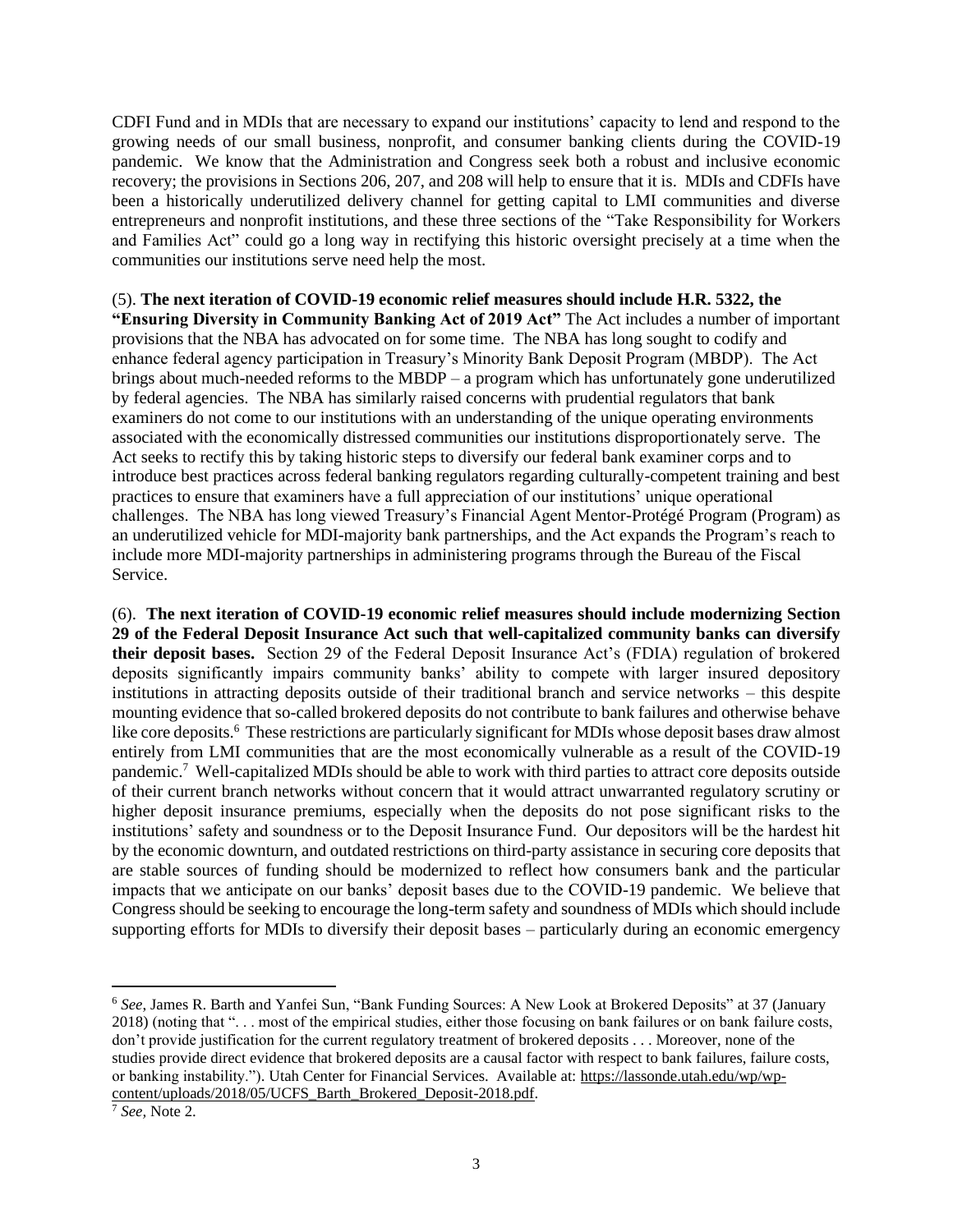where massive job losses in LMI communities and communities of color are expected – through modernizing Section 29 of the FDIA.

(7). **The next iteration of COVID-19 economic relief measures should include a temporary regulatory reprieve from FDIC, Federal Reserve, and OCC regulatory standards to allow banks (less than 5 billion USD in assets) that target LMI communities more flexibility–such as a wider range within key ratios they must maintain (i.e., liquidity, capital adequacy, and leverage)–to not only be in good standing, but also continue to provide capital as needed.** Past research has shown most small businesses only have a few short weeks of cash on hand. A significant number of small businesses in affected neighborhoods will suffer substantial reductions in income, and therefore, require even more access to capital. Banks that may be willing to support these businesses are not going to be able to if it exceeds their regulatory thresholds. Banks with less than \$5 billion in assets represent 96 percent of all banks, but only 14 percent of all assets. Given the smaller scale of these banks and limited risk to the broader financial system, adjusting key capital ratios thresholds is an acceptable risk to reduce the effect of the current economic shock.

(8). **The next iteration of COVID-19 economic relief measures should include federal resources to enhance the Tier 1 Capital of banks that support underserved communities (e.g., MDIs and CDFIs) by fully capitalizing and leveraging Treasury's CDFI Fund Program.** A critical component of the resilience of the banking sector is the amount of Tier 1 Capital it has. Without sufficient Tier 1 Capital, not only are banks limited in the amount of deposits they can take in, but it also hampers their ability to weather loan losses. In this unprecedented economic shock, many financial institutions, especially those in underserved communities, will have increased delinquent loans. Although federal government efforts to stand up new loan loss reserves are important, standing up a new federal program with significant red tape will create a bottleneck when speed is necessary. A more sustainable effort would be to fully capitalize and leverage Treasury's CDFI Fund Program to provide direct Tier 1 capital support to banks that support LMI communities without triggering the Bank Holding Company's limitations.

(9). **The Small Business Administration should revisit the allowable interest rates under the Paycheck Protection Program, and any extensions of the Program should ensure that interest rates strike the appropriate balance between encouraging lender participation and ensuring access to affordable credit for small businesses.** While guidance from the Small Business Administration suggests that interest rates for the Paycheck Protection Program (PPP) should not exceed 4%, the current iteration of the PPP does not allow interest rates to exceed 1.0%. While the NBA understands and appreciates extending small business credit at rates small businesses can afford, very few banks – and particularly small, missionoriented lenders like MDIs that already have well-documented challenges raising capital – have a cost of capital anywhere close to 1.0%, and the proposed fee schedule does not adequately make up for the cost of underwriting and the cost of capital our member institutions would incur for each loan they would make under the Program. Further, at 1.0% there will be no secondary market for these loans, so our member institutions will have to hold these loans on their balance sheets further limiting their attractiveness to smaller financial institutions. Absent interventions that allow for lowers costs of capital for our member institutions (like accessing the Federal Reserve's discount window at the prime credit rate, *supra*) or higher origination fees, we would urge the SBA to revisit the current 1.0% rate cap and Congress to ensure that future extensions of the Program statutorily provide a rate floor of at least 2.75% -- a rate still well below the current rates across virtually all SBA program and other small business lending. Otherwise, most MDIs will be priced out of the Program significantly impairing the Program's impact and reach and the inclusiveness of any economic recovery.

We have an opportunity to avert an economic collapse if Congress and the Administration takes the necessary steps now to provide diverse small businesses, nonprofits, and LMI communities the emergency relief they need now. The steps taken through the previous three relief measures were